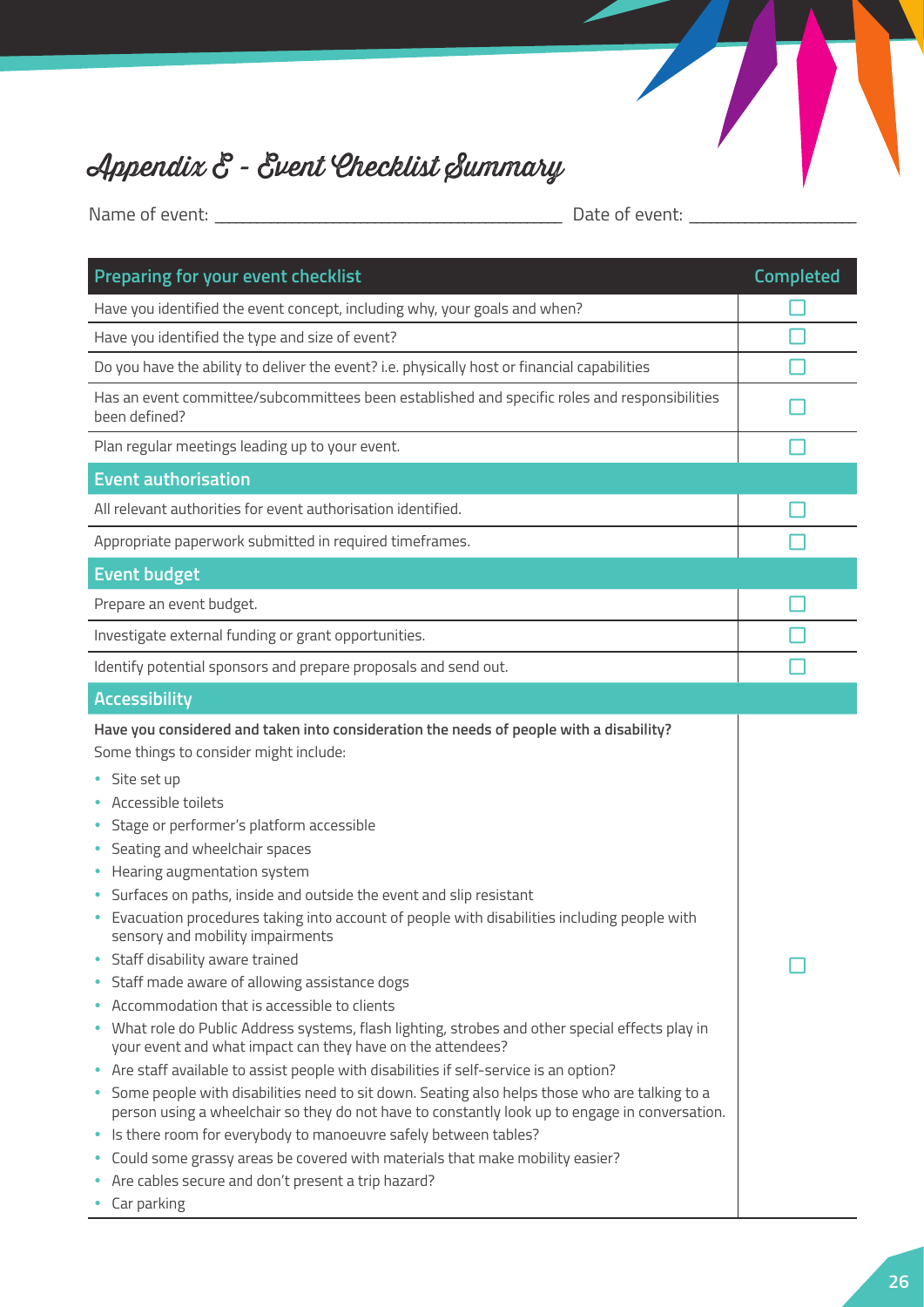| <b>Venue and structures checklist</b>                                                                                                                                                                                                                                                                                                                                                                                                             | <b>Completed</b> |
|---------------------------------------------------------------------------------------------------------------------------------------------------------------------------------------------------------------------------------------------------------------------------------------------------------------------------------------------------------------------------------------------------------------------------------------------------|------------------|
| <b>Event venue</b>                                                                                                                                                                                                                                                                                                                                                                                                                                |                  |
| When selecting your event venue have you considered the following:<br>• Services and facilities available on site<br>Movement of people within the site<br>Crowd regulation and overspill areas<br>Access to site for patrons<br>• Access to site for emergency vehicles<br>Hazards in and around the area<br>Potential impact on the local environment<br>Road access in wet weather<br>Traffic flows/parking<br>• Provision for disabled people |                  |
| Council parks and venues, private land and roads                                                                                                                                                                                                                                                                                                                                                                                                  |                  |
| Have Council's Parks and/or Venues and Facilities been contacted to check availability of land/<br>venue?                                                                                                                                                                                                                                                                                                                                         |                  |
| Booking Form completed and submitted to Council.                                                                                                                                                                                                                                                                                                                                                                                                  |                  |
| Event Application Form completed and lodged to Council.                                                                                                                                                                                                                                                                                                                                                                                           |                  |
| Deposit paid (pending on venue).                                                                                                                                                                                                                                                                                                                                                                                                                  |                  |
| Arranged to collect and return key.                                                                                                                                                                                                                                                                                                                                                                                                               |                  |
| Do you have written permission from Council to hold the event?                                                                                                                                                                                                                                                                                                                                                                                    |                  |
| Do you have permission from the landowner?                                                                                                                                                                                                                                                                                                                                                                                                        |                  |
| <b>Power requirements</b>                                                                                                                                                                                                                                                                                                                                                                                                                         |                  |
| Determine what type of power is required: three phase or single phase, how much power is<br>needed and where your power sources are located for placement of leads.                                                                                                                                                                                                                                                                               |                  |
| Have you considered any backup power contingency?                                                                                                                                                                                                                                                                                                                                                                                                 |                  |
| <b>Development assessment</b>                                                                                                                                                                                                                                                                                                                                                                                                                     |                  |
| Some activities on Council land or private land requires approval under the Planning Act 2016.<br>Have you checked whether your event requires approval?                                                                                                                                                                                                                                                                                          |                  |
| <b>Temporary buildings and structures</b>                                                                                                                                                                                                                                                                                                                                                                                                         |                  |
| Some buildings and structures require a Development Permit for Building Work before they can be<br>erected. Have your contacted Council's Development & Planning section?                                                                                                                                                                                                                                                                         |                  |
| Some temporary furniture and structures will require a structural certificate.                                                                                                                                                                                                                                                                                                                                                                    |                  |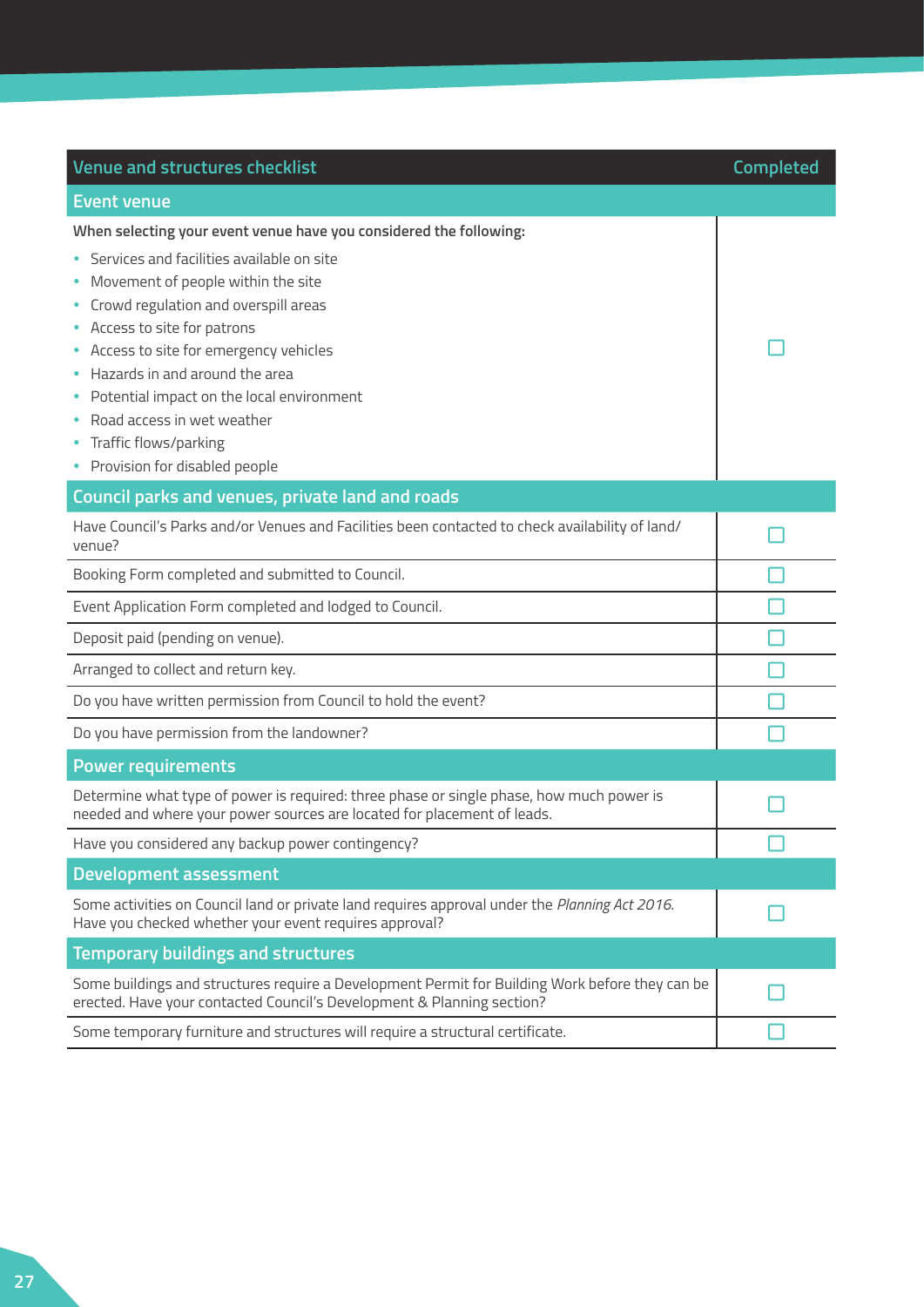| <b>Minimising risk checklist</b>                                                                                                                                                                                                                                                                                                                                                                                                                                                                                                                                                               | <b>Completed</b> |
|------------------------------------------------------------------------------------------------------------------------------------------------------------------------------------------------------------------------------------------------------------------------------------------------------------------------------------------------------------------------------------------------------------------------------------------------------------------------------------------------------------------------------------------------------------------------------------------------|------------------|
| Site plan                                                                                                                                                                                                                                                                                                                                                                                                                                                                                                                                                                                      |                  |
| Site plan has been completed including:<br>• Access points incl vehicles (entrances and exits.) This is a very important component of event<br>management - particularly if large crowds are expected and congestion can occur<br>• Emergency access routes<br><b>First Aid</b><br>• Lighting equipment<br>• Marquees and stalls<br>• Other temporary structures<br>Parking<br>• Staging<br>• Seating arrangements<br>• Information tent, security and police locations (as required)<br>• Approved liquor consumption areas<br>• Water access points<br>• Toilet facilities<br>• Rubbish bins |                  |
| Site plan has been distributed to relevant authorities.                                                                                                                                                                                                                                                                                                                                                                                                                                                                                                                                        |                  |
| <b>Risk management</b>                                                                                                                                                                                                                                                                                                                                                                                                                                                                                                                                                                         |                  |
| Have you carried out a risk assessment to make sure all the necessary health and safety<br>measures are in place?                                                                                                                                                                                                                                                                                                                                                                                                                                                                              |                  |
| Create a Risk Management Plan. Some things to consider are:<br>• Hazards/risks identified<br>Contingency planning and advertising<br>First aid provisions<br>Emergency management<br>• Wet weather plans                                                                                                                                                                                                                                                                                                                                                                                       |                  |
| Are the entrances and exits controlled, suitable for all access and appropriately signed? Have you<br>established how many people you are expecting?                                                                                                                                                                                                                                                                                                                                                                                                                                           |                  |
| Are event staff/volunteers clearly identifiable? Are they adequately trained/informed?                                                                                                                                                                                                                                                                                                                                                                                                                                                                                                         |                  |
| Have you developed a program?                                                                                                                                                                                                                                                                                                                                                                                                                                                                                                                                                                  |                  |
| Have you considered the following in relation to queuing:<br>. Will the attendee know which queue to stand in? VIP queue? Tickets colour coded for different<br>queues.<br>• Are different booths needed for different payment methods or prepaid?                                                                                                                                                                                                                                                                                                                                             |                  |
| • When will the queues form? Will they form at once or over a period of time?<br>• How can the perceived waiting time be reduced? e.g. queue for entertainers<br>• How many queues and possible bottlenecks will there be?<br>• Can your programming be staggered so that everyone is not leaving at the same time?<br>• Are there enough exits to disperse the crowd safely?                                                                                                                                                                                                                  |                  |

 $\sum_{i=1}^{n}$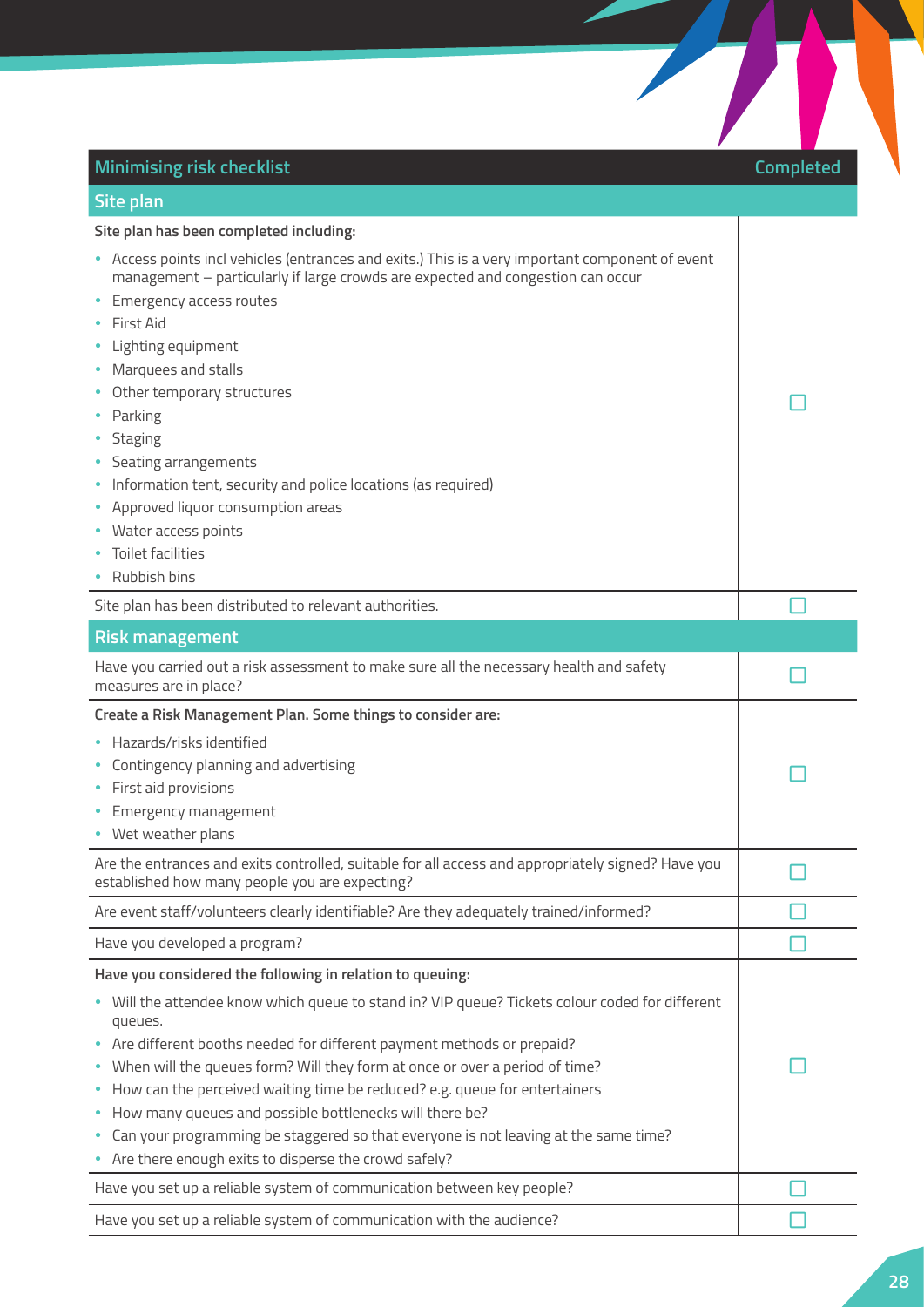| Has a control point been identified and appropriate signage been put in place?                                                                    |  |
|---------------------------------------------------------------------------------------------------------------------------------------------------|--|
| Are crowd barriers necessary?                                                                                                                     |  |
| Are emergency procedures in place and have these been relayed to the emergency services?                                                          |  |
| Can emergency vehicles get on and off the site easily?                                                                                            |  |
| Have you got adequate records of injuries/incidents for future reference?                                                                         |  |
| Do you have effective fire measures in place?                                                                                                     |  |
| Do you have adequate first aid facilities?                                                                                                        |  |
| Do you need any other special arrangements for lost children, lost property, drinking water, toilets,<br>noise control or parking?                |  |
| Do you have an emergency plan?                                                                                                                    |  |
| Have you designated a Health and Safety Officer? Are they undertaking a site inspection prior to<br>and during the event?                         |  |
| Do you have adequate money handling procedures and securities in place?                                                                           |  |
| Have all safety aspects been considered?                                                                                                          |  |
| Have adequate personnel greeters, crowd controllers, valet parking attendants, cloakroom space,<br>ticket collectors and security been allocated? |  |
| Is directional signage in place?                                                                                                                  |  |
| Is there first aid/fire extinguisher readily available?                                                                                           |  |
| <b>Insurance</b>                                                                                                                                  |  |
| Do you have insurance cover?                                                                                                                      |  |
| Have all volunteers completed a registration form?                                                                                                |  |
| Have all suppliers of goods or services provided a copy of their Certificate of Currency or quoted<br>their current policy number and insurer?    |  |
| Have all stallholders completed a Stallholder Application Form?                                                                                   |  |
| Have food vendors provided evidence of appropriate licences?                                                                                      |  |
| <b>Security</b>                                                                                                                                   |  |
| Have you considered the following security requirements?                                                                                          |  |
| • Security budget                                                                                                                                 |  |
| • Is security required on entrances and areas on site?<br>• Security of the equipment before, during and after events                             |  |
| • Will you have cash onsite?                                                                                                                      |  |
| Crowd control during the event                                                                                                                    |  |
| Special security needs of VIPs, entertainers etc                                                                                                  |  |
| Integrating security with local police and emergency services                                                                                     |  |
| Security time schedule and briefing time and place                                                                                                |  |
| • Sourcing and selection of security company                                                                                                      |  |
| • Communications system and backup                                                                                                                |  |
| Have you considered what your incident reporting method is and what your chain of command<br>looks like?                                          |  |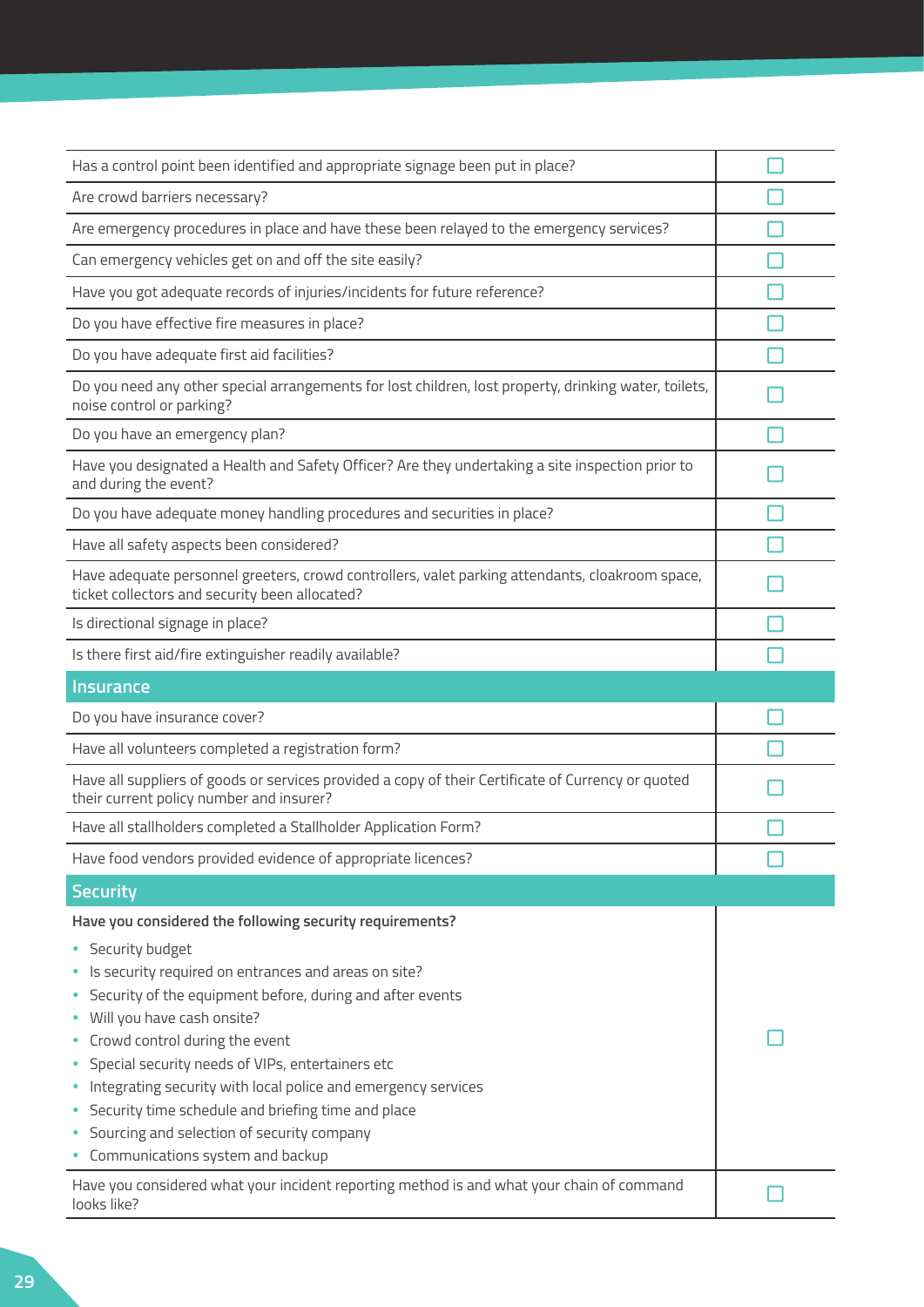| Have you taken into account the visibility and personal appearance of security staff?                                                                                              |                  |
|------------------------------------------------------------------------------------------------------------------------------------------------------------------------------------|------------------|
| <b>Contingency plan</b>                                                                                                                                                            |                  |
| Has an alternative location been identified and booked?                                                                                                                            |                  |
| Is there a Medical Officer on site in case of emergency?                                                                                                                           |                  |
| Is there a list of phone contacts for emergencies - plumbing, power and telephone?                                                                                                 |                  |
| In case of moving the event has a plan been developed on who does what and who contacts who?                                                                                       |                  |
| <b>Public health and safety checklist</b>                                                                                                                                          | Completed        |
| <b>Licences and permits</b>                                                                                                                                                        |                  |
| All relevant licenses and permits required have been identified.                                                                                                                   |                  |
| Some licence/permits to consider are:                                                                                                                                              |                  |
| Liquor Licence<br>Fireworks Approvals                                                                                                                                              |                  |
| Noise Management Permit                                                                                                                                                            |                  |
| Music Licence                                                                                                                                                                      |                  |
| Has appropriate paperwork has been submitted in the required timeframe?                                                                                                            |                  |
| Has Smoking Legislation been adhered to - signs ordered and designated smoking areas planned?                                                                                      |                  |
| <b>Healthy Food Alternatives Checklist</b>                                                                                                                                         |                  |
| Identify all the food and drink options that will be provided at the event.                                                                                                        |                  |
| Is there a range of healthy food options available at the event? Preferably at least 50% of the food<br>provided should be a healthy option.                                       |                  |
| Are healthy drink alternatives available at the event (including water)?                                                                                                           |                  |
| Healthy food options are well promoted.                                                                                                                                            |                  |
| Healthy food options are affordable and priced competitively.                                                                                                                      |                  |
| Have you identified food safety risks?                                                                                                                                             |                  |
| <b>Food licence requirements</b>                                                                                                                                                   |                  |
| Contact Council's Health & Regulatory Services to discuss any specific licence.                                                                                                    |                  |
| File a copy of the food vendors public liability cover.                                                                                                                            |                  |
| Provide a list of all stallholders' business names, food types and site locations at least three<br>weeks prior to the event, to Council's Health & Regulatory Services.           |                  |
| Have food vendors been advised (preferably in writing) of their responsibilities under the Food Act<br>2006? e.g. all stalls selling unpackaged food/drink must display a current: |                  |
| Mobile Food Licence issued by any Local Government within Queensland<br>۰                                                                                                          |                  |
| Temporary Stall Food Licence issued by Bundaberg Regional Council; or<br>Exempt from Licensing Notification issued by Council (e.g. all Not for Profit Groups)                     |                  |
| <b>Waste management checklist</b>                                                                                                                                                  | <b>Completed</b> |
| Have you ordered additional rubbish bins from Council or organised private contractor?                                                                                             |                  |
| Have you worked out where the bins will be located for maximum impact?                                                                                                             |                  |
| Have you organised cleaning of the site after the event?                                                                                                                           |                  |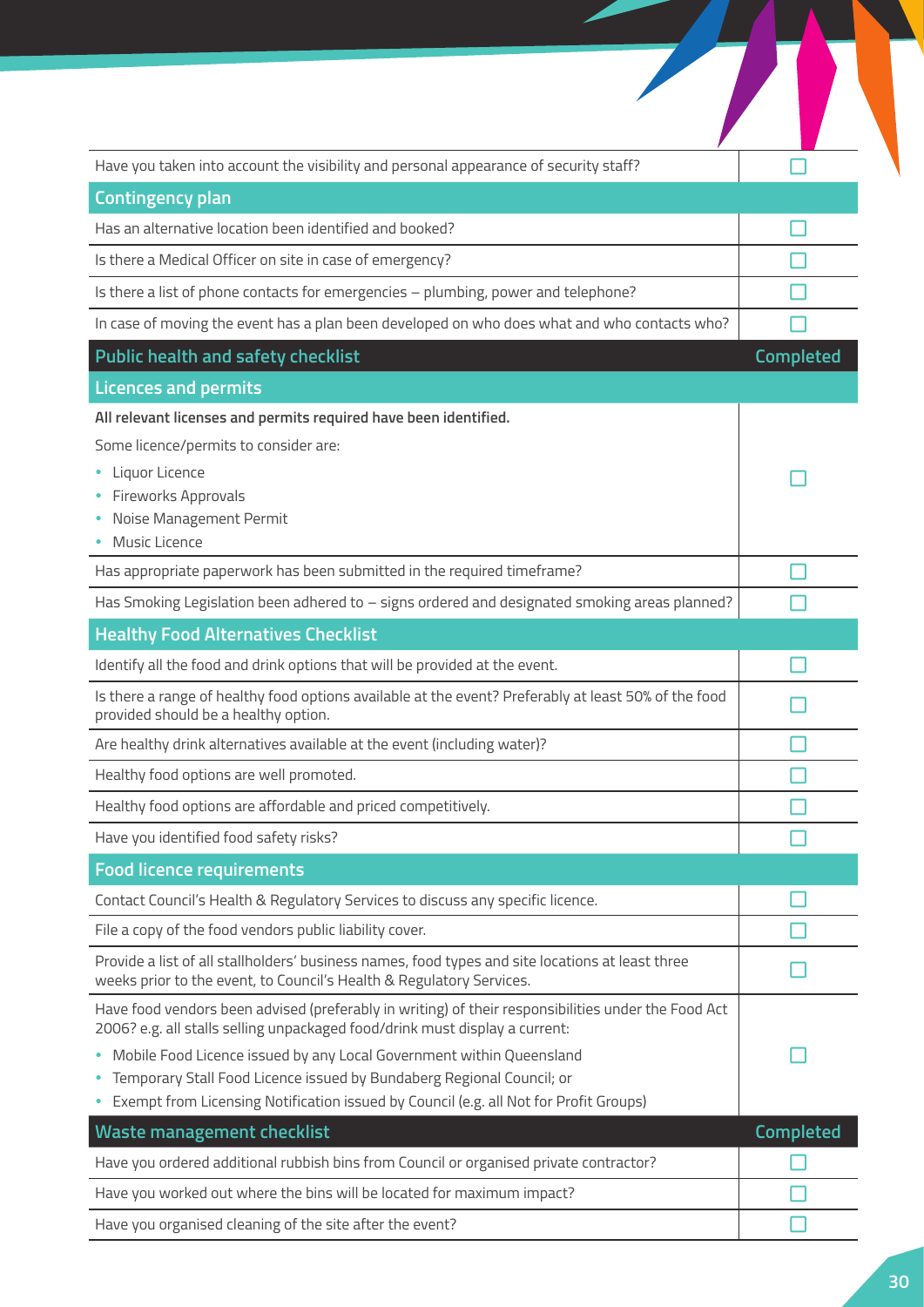| Traffic, transport and parking checklist                                                                                                                                                                                                       | Completed |
|------------------------------------------------------------------------------------------------------------------------------------------------------------------------------------------------------------------------------------------------|-----------|
| <b>Traffic Management Plan</b>                                                                                                                                                                                                                 |           |
| Have you developed a Traffic Management Plan?                                                                                                                                                                                                  |           |
| Has the local fire brigade, ambulance and police station been liaised with and has Main Roads<br>been liaised with (only required if Main Roads gazetted roads are affected)?                                                                  |           |
| Are all traffic controllers/marshals accredited to undertake the role?                                                                                                                                                                         |           |
| Have the needs of persons with disabilities been considered?                                                                                                                                                                                   |           |
| Are the parking conditions acceptable for your event requirements?                                                                                                                                                                             |           |
| Is security required in the parking area?                                                                                                                                                                                                      |           |
| Do you require VIP parking and where will this be situated?                                                                                                                                                                                    |           |
| Are parking attendants or SES required?                                                                                                                                                                                                        |           |
| Is the signage for parking clearly visible and adequate?                                                                                                                                                                                       |           |
| Are road barriers required?                                                                                                                                                                                                                    |           |
| Are turning circles and drop off points clear?                                                                                                                                                                                                 |           |
| Would a shuttle service alleviate parking problems?                                                                                                                                                                                            |           |
| Is parking for attendees with special needs catered for?                                                                                                                                                                                       |           |
| Are parking exit points clearly identified?                                                                                                                                                                                                    |           |
| Are staff/volunteers managing parking provided with uniforms and distribution/protective<br>clothing and do they require communications - radio etc?                                                                                           |           |
| Are parking tickets required?                                                                                                                                                                                                                  |           |
| Is there adequate lighting in the parking area?                                                                                                                                                                                                |           |
| Have all B-Double users been notified of the changed traffic conditions (at least four weeks prior<br>to the event)?                                                                                                                           |           |
| Has a final Traffic Management Plan been submitted to Council, Police and Department of<br>Transport & Main Roads (if applicable)?                                                                                                             |           |
| <b>Street march and/or parade</b>                                                                                                                                                                                                              |           |
| Set up task force and committee. Confirm date and time.                                                                                                                                                                                        |           |
| Consult Council & Qld Police prior to deciding to proceed.                                                                                                                                                                                     |           |
| Consult with businesses/residents in the proposed event area.                                                                                                                                                                                  |           |
| Apply to Council, Qld Police and Department of Transport & Main Roads (if applicable) at least<br>6 weeks prior to your event. Traffic Management Plan designed by suitably qualified persons is<br>required to be submitted with application. |           |
| Engage suitably qualified persons to produce Traffic Management Plan and undertake closure.                                                                                                                                                    |           |
| Traffic Management Plan submitted to all relevant parties.                                                                                                                                                                                     |           |
| Traffic Management Plan sent to Police, Fire, Ambulance and Security (2 weeks prior to event).                                                                                                                                                 |           |
| Advice of road closures/reduction in speed been placed in the newspaper/online news prior to the<br>event. (48 hours prior to event)                                                                                                           |           |
| Has a copy of the road closure permit been received from Council, Bundaberg Police and<br>Department of Main Roads (if applicable)?                                                                                                            |           |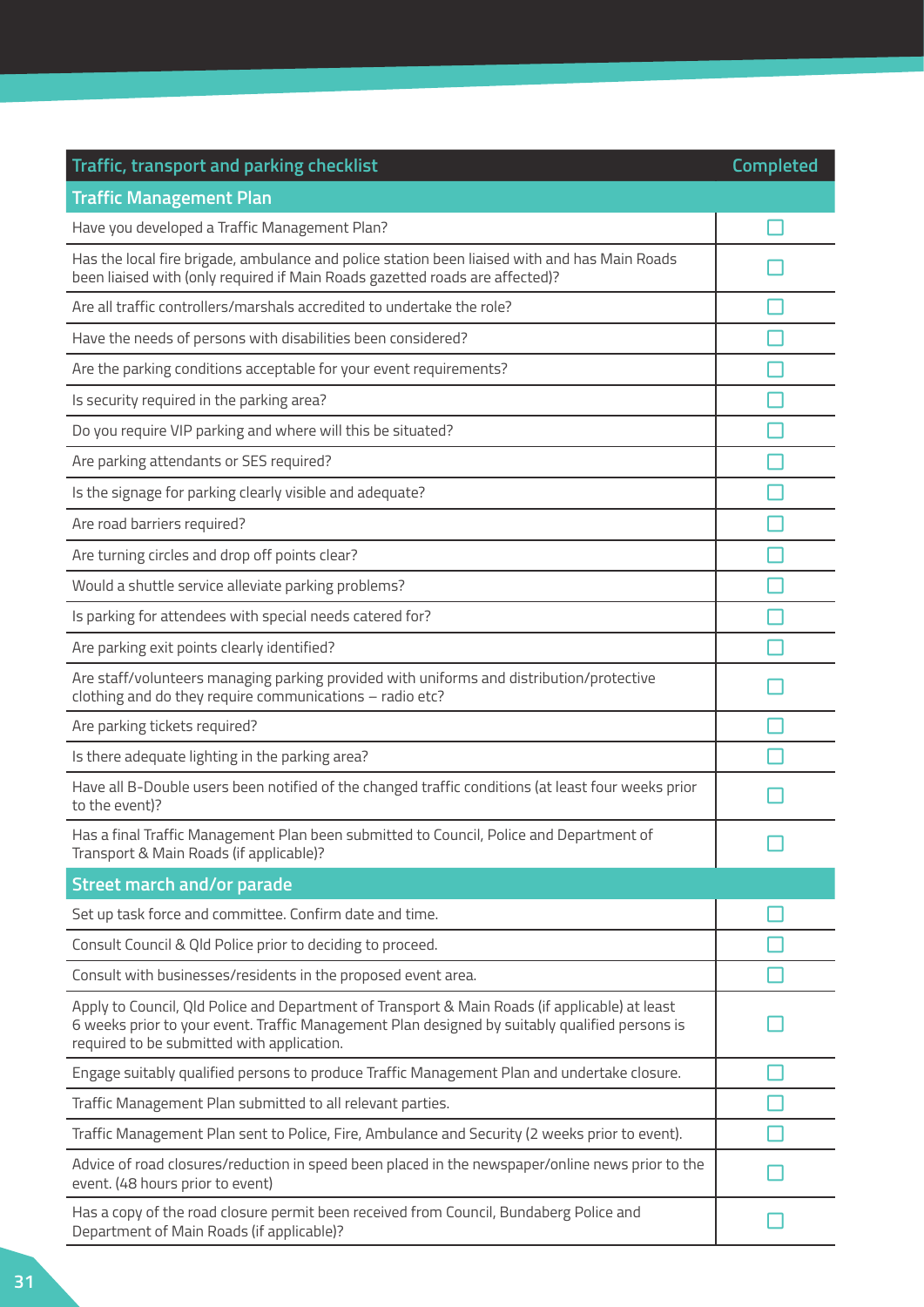| Notify businesses/residents and emergency services of proposed event/road closures.                                                                            |                  |
|----------------------------------------------------------------------------------------------------------------------------------------------------------------|------------------|
| List of participants and order for parade developed.                                                                                                           |                  |
| Safety information distributed to participants.                                                                                                                |                  |
| Assembly and disassembly areas secured, marked out and equipped.                                                                                               |                  |
| Staff requirements identified, trained and uniformed.                                                                                                          |                  |
| On-site communications check - handhelds, mobile phones, loud hailers, sound system.                                                                           |                  |
| Briefing times established.                                                                                                                                    |                  |
| Contingency plan developed.                                                                                                                                    |                  |
| <b>Signage checklist</b>                                                                                                                                       | Completed        |
| Are the entrances and exits clearly marked?                                                                                                                    |                  |
| Have you considered smoking area signage and locations?                                                                                                        |                  |
| Signage for events on public land or roads may need a permit.                                                                                                  |                  |
| Contact Department of Transport & Main Roads for permit requirements for signage on Main Roads.                                                                |                  |
| Would directional signage at the event make it easier for the public?                                                                                          |                  |
| Have you considered carpark signage?                                                                                                                           |                  |
| <b>Marketing checklist</b>                                                                                                                                     | <b>Completed</b> |
| <b>Event promotion</b>                                                                                                                                         |                  |
| Have you identified where you will promote your event?                                                                                                         |                  |
|                                                                                                                                                                |                  |
| Have you completed the Community Notices Form for various media and submitted it?                                                                              |                  |
| Have you provided the Community Development office with a flyer for the CBD Noticeboard?                                                                       |                  |
| Have you booked the banner space for Salter Oval?                                                                                                              |                  |
| Have you submitted your event listing on Council's What's on Bundaberg website?                                                                                |                  |
| <b>Post-event checklist</b>                                                                                                                                    | <b>Completed</b> |
| <b>Human resources</b>                                                                                                                                         |                  |
| Have all entertainment/guest speakers/staff players/contractors been farewelled appropriately<br>and who is responsible for this?                              |                  |
| Have all payments been made?                                                                                                                                   |                  |
| Have all thank you letters/awards/recommendations been sent?                                                                                                   |                  |
| Have you held your debrief? Evaluation is useless if is not used to improve the event for the next<br>year so make sure it is part of your first meeting back. |                  |
| Have all reports and feedback sheets been submitted by the volunteers?                                                                                         |                  |
| After party - reward your staff and volunteers and pat yourselves on the back.                                                                                 |                  |
| <b>Venue shutdown</b>                                                                                                                                          |                  |
| Has the power and water shut off been organised?                                                                                                               |                  |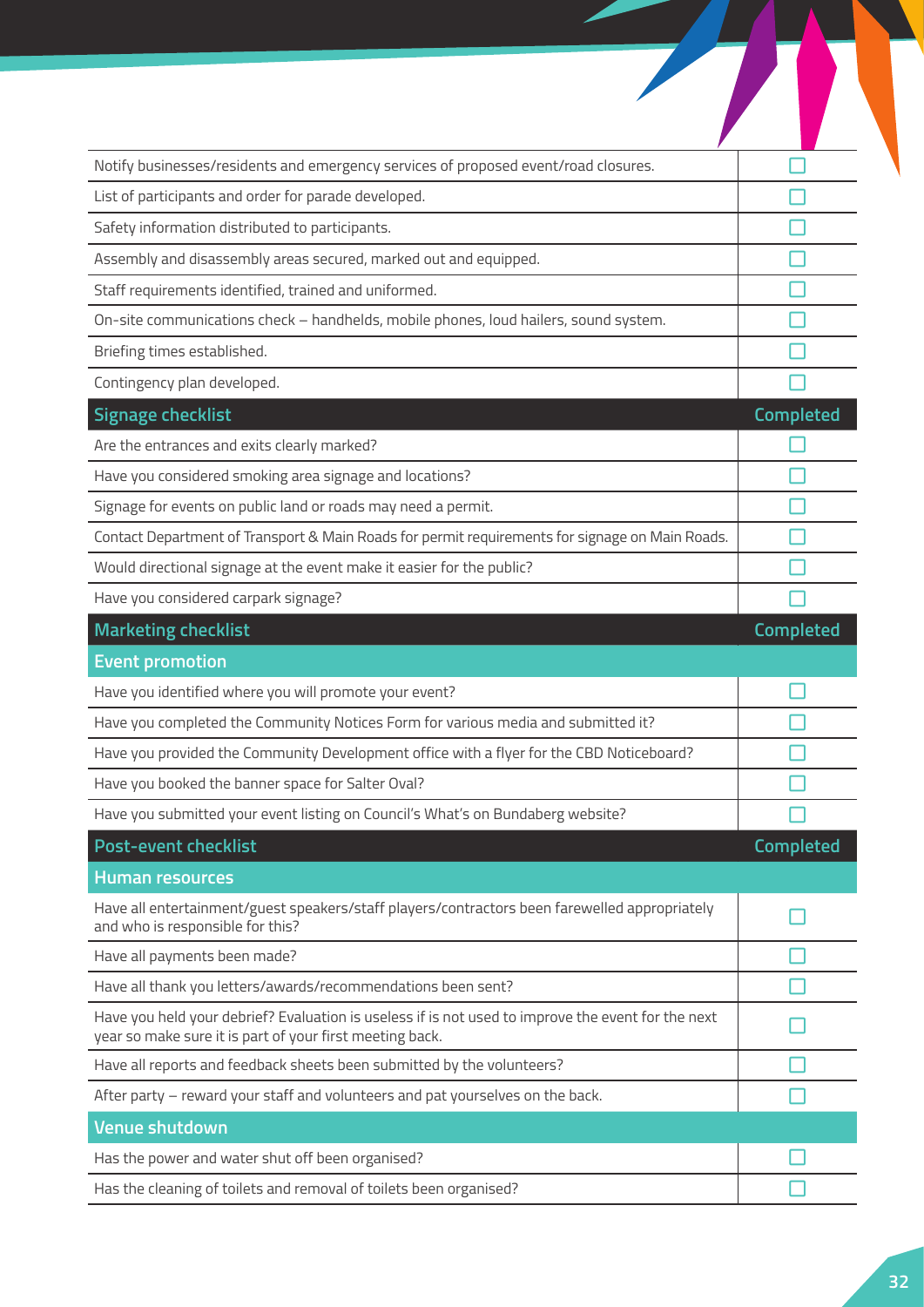| Has waste removal been organised?                                                                                                                  |  |
|----------------------------------------------------------------------------------------------------------------------------------------------------|--|
| Ensure that emergency access is kept clear throughout shutdown.                                                                                    |  |
| Have all storage areas been cleaned?                                                                                                               |  |
| Have all display materials and any temporary fittings been removed?                                                                                |  |
| Parking - remove signage and barriers and clear site of all attendee's vehicles.                                                                   |  |
| Security - has the venue been locked up?                                                                                                           |  |
| Have the sponsors got access to remove banners?                                                                                                    |  |
| Contract acquittal - check all clauses in particular payment times, cleaning and repair, collection of<br>equipment.                               |  |
| Finalise and audit accounts - best done as soon after the event as possible - the following day or<br>week.                                        |  |
| <b>Equipment shutdown</b>                                                                                                                          |  |
| Have you developed a bump out schedule including correct exits and loading docks?                                                                  |  |
| Do you need specialist staff to shut down equipment (e.g. computers)?                                                                              |  |
| How long after the event do you have access to the venue?                                                                                          |  |
| Is there a cut-off time for utilities and power?                                                                                                   |  |
| Is there anything that needs cleaning and repairing?                                                                                               |  |
| Do you have a consistent storage system - number of boxes and display contents list?                                                               |  |
| What small equipment (e.g. handsets) need to be returned and signed off?                                                                           |  |
| What is the schedule for dismantling barricades?                                                                                                   |  |
| Marketing and promotion wrap up                                                                                                                    |  |
| Is there video evidence and has it been stored where appropriate?                                                                                  |  |
| Have all press clippings/video news been collected and saved on file?                                                                              |  |
| Have all reviews of the event been saved on file?                                                                                                  |  |
| Have you reviewed your website - photos of event, what's happening next, "missed our festival -<br>don't miss the next one - join our email list"? |  |
| <b>Liability shutdown</b>                                                                                                                          |  |
| Have all incident reports been completed and submitted for file and staff debriefing?                                                              |  |
| Have photos been taken and saved on file where appropriate?                                                                                        |  |
| Sponsors and grants wrap up                                                                                                                        |  |
| Have all grants been acquitted? Don't be placed on the D list!                                                                                     |  |
| Is it appropriate to meet sponsors and ask them for feedback?                                                                                      |  |
| Have you sent letters to thank and acknowledge them for their services?                                                                            |  |
| Have reports been sent to Council and other government organisations?                                                                              |  |